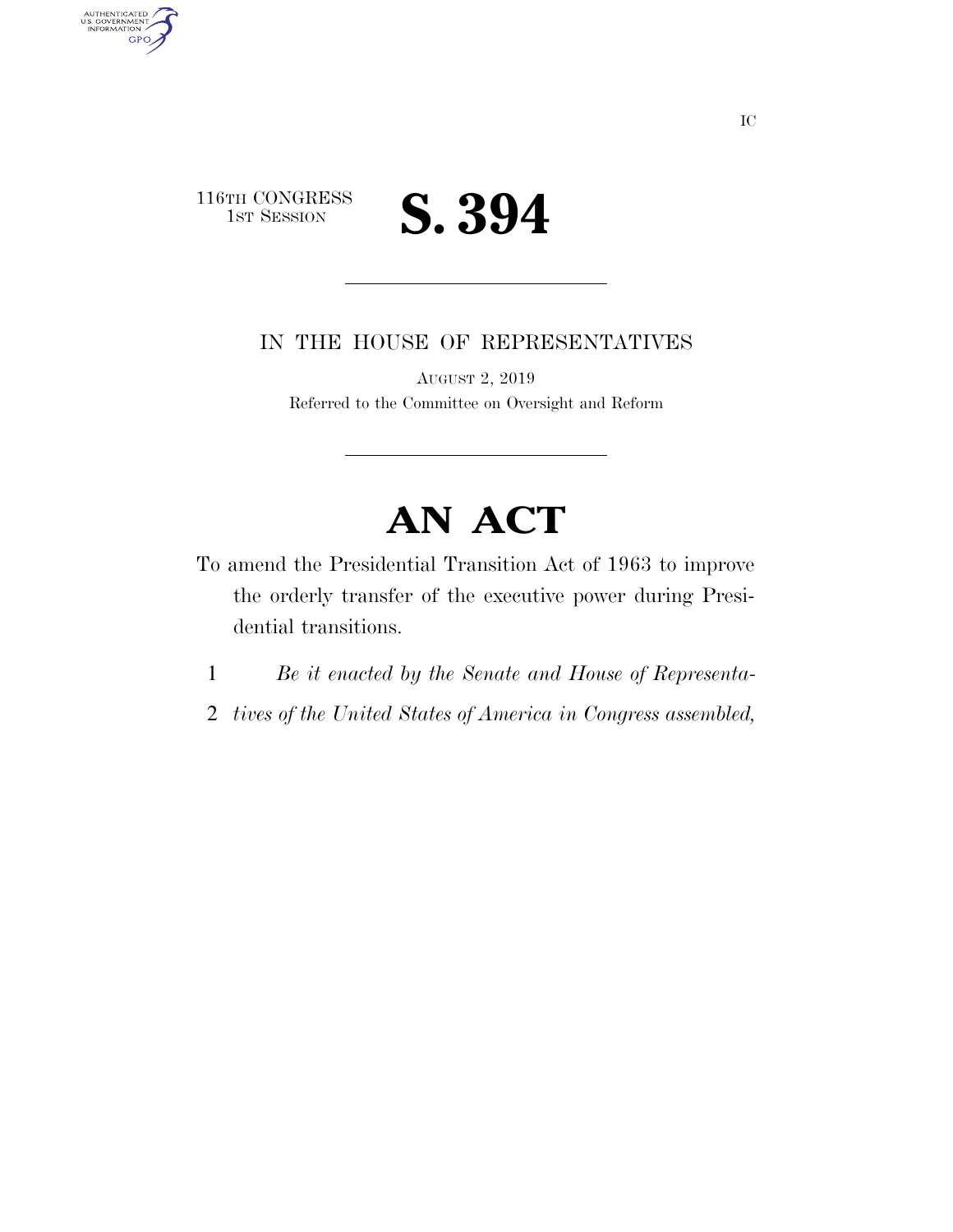## **SECTION 1. SHORT TITLE.**

 This Act may be cited as the ''Presidential Transition Enhancement Act of 2019''.

## **SEC. 2. PRESIDENTIAL TRANSITION ENHANCEMENTS.**

 (a) IN GENERAL.—Section 3 of the Presidential Transition Act of 1963 (3 U.S.C. 102 note) is amended—

 $7 \t(1)$  in subsection (a)

 (A) in the matter preceding paragraph (1), by striking ''upon request,'' and all that follows through ''including'' and inserting ''upon re- quest, to each President-elect, each Vice-Presi- dent-elect, and, for up to 60 days after the date of the inauguration of the President-elect and Vice-President-elect, each President and Vice President, for use in connection with the prep- arations for the assumption of official duties as President or Vice President necessary services 18 and facilities, including"; and

19 (B) in paragraph  $(2)$ —

20 (i) by inserting ", or an employee of 21 a committee of either House of Congress, 22 a joint committee of the Congress, or an individual Member of Congress,'' after 24 "any branch of the Government"; and

25 (ii) by inserting ", or in the case of an employee in a position in the legislative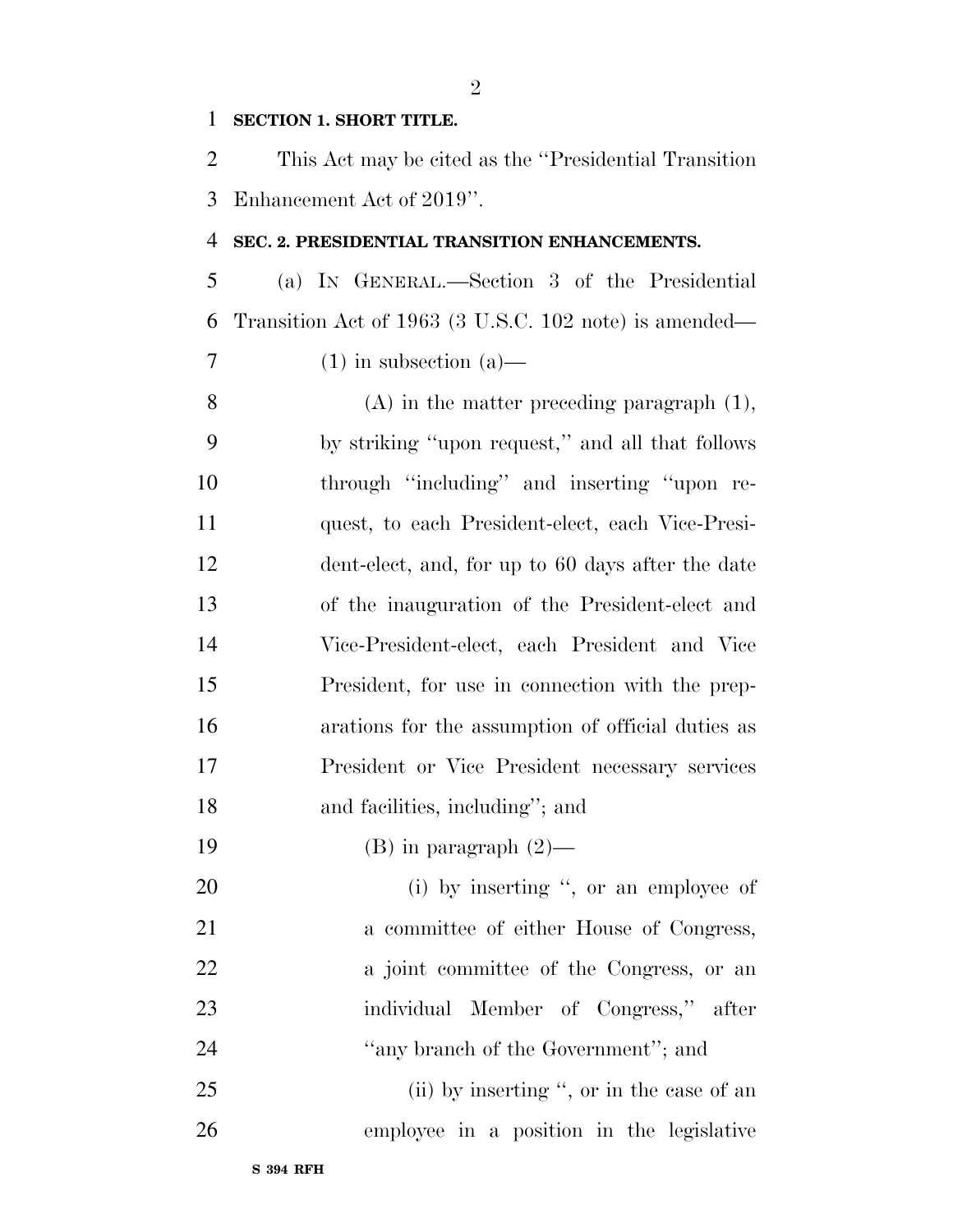| $\mathbf{1}$   | branch, with the consent of the supervising              |
|----------------|----------------------------------------------------------|
| $\overline{2}$ | Member of Congress" after "with the con-                 |
| 3              | sent of the head of the agency";                         |
| $\overline{4}$ | (2) by striking subsection (b) and inserting the         |
| 5              | following:                                               |
| 6              | "(b) The Administrator shall expend funds for the        |
| 7              | provision of services and facilities under this section— |
| 8              | $f'(1)$ in connection with any obligation incurred       |
| 9              | by the President-elect or Vice-President-elect, or       |
| 10             | after the inauguration of the President-elect as         |
| 11             | President and the inauguration of the Vice-Presi-        |
| 12             | dent-elect as Vice President incurred by the Presi-      |
| 13             | dent or Vice President, during the period—               |
| 14             | "(A) beginning on the day after the date                 |
| 15             | of the general elections held to determine the           |
| 16             | electors of the President and Vice President             |
| 17             | under section 1 or 2 of title 3, United States           |
| 18             | Code; and                                                |
| 19             | "(B) ending on the date that is $60 \text{ days}$        |
| 20             | after the date of such inauguration; and                 |
| 21             | $\lq(2)$ without regard to whether the President-        |
| 22             | elect, Vice-President-elect, President, or Vice Presi-   |
| 23             | dent submits to the Administrator a request for pay-     |
| 24             | ment regarding services or facilities before the end     |
| 25             | of such period.";                                        |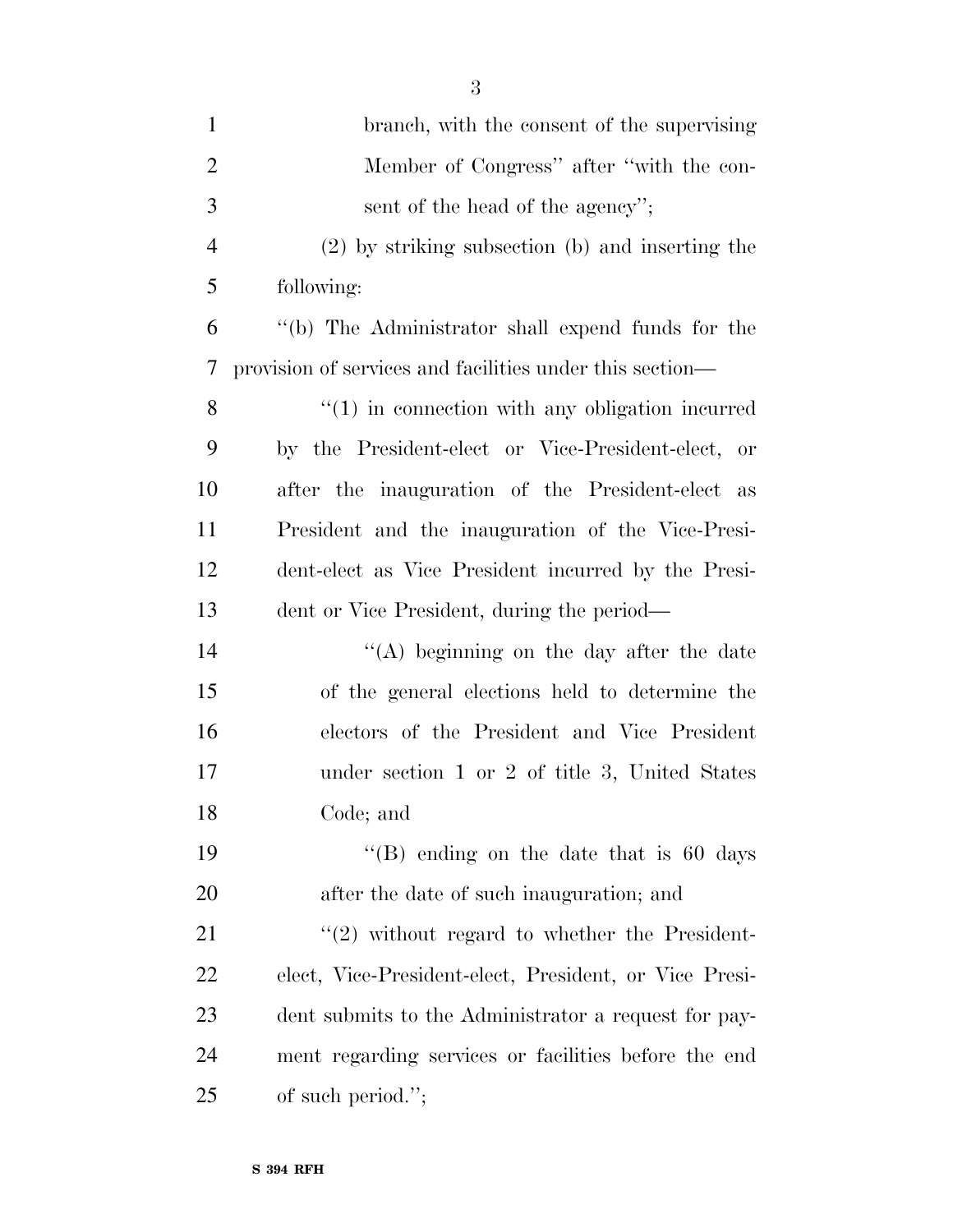1 (3) in subsection  $(h)(2)(B)(ii)$ , by striking ''computers'' and inserting ''information tech- nology''; and (4) By adding at the end the following: 5 "(i) MEMORANDUMS OF UNDERSTANDING.— ''(1) IN GENERAL.—Not later than September 1 of a year during which a Presidential election oc- curs, the Administrator shall, to the maximum ex- tent practicable, enter into a memorandum of under- standing with each eligible candidate, which shall in- clude, at a minimum, the conditions for the adminis- trative support services and facilities described in subsection (a). 14 "(2) EXISTING RESOURCES.—To the maximum extent practicable, a memorandum of understanding entered into under paragraph (1) shall be based on memorandums of understanding relating to previous Presidential transitions.

19 "(3) TRANSITION REPRESENTATIVE.—

20 "(A) DESIGNATION OF REPRESENTATIVE FOR INQUIRIES.—Each memorandum of under- standing entered into under this subsection shall designate a representative of the eligible candidate to whom the Administrator shall di-rect any inquiries or legal instruments regard-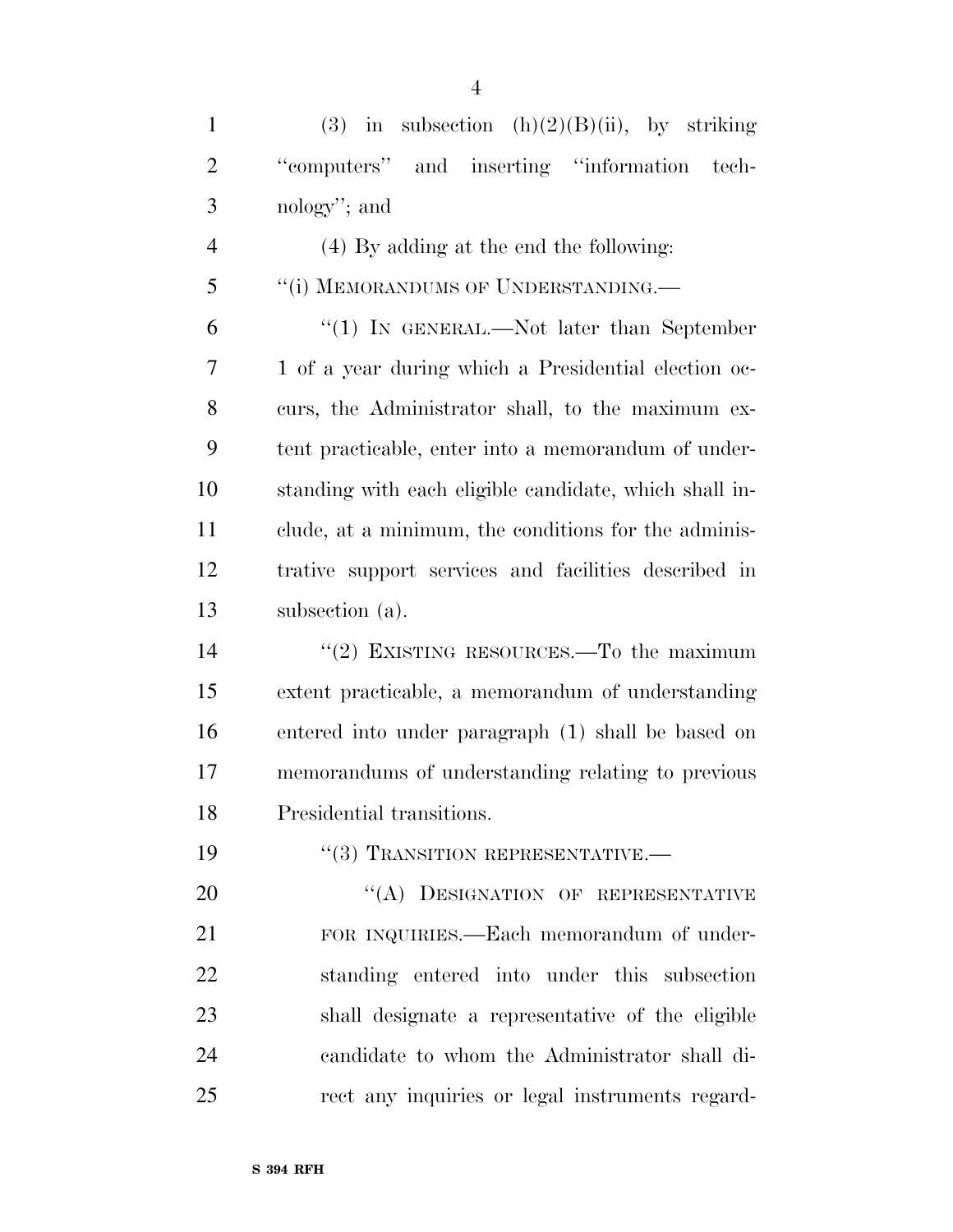| $\mathbf{1}$   | ing the records of the eligible candidate that are |
|----------------|----------------------------------------------------|
| $\overline{2}$ | in the custody of the Administrator.               |
| 3              | "(B) CHANGE IN TRANSITION REPRESENT-               |
| $\overline{4}$ | ATIVE.—The designation of a new individual as      |
| 5              | the transition representative of an eligible can-  |
| 6              | didate shall not require the execution of a new    |
| 7              | memorandum of understanding under this sub-        |
| 8              | section.                                           |
| 9              | "(C) TERMINATION OF DESIGNATION.-                  |
| 10             | The designation of a transition representative     |
| 11             | under a memorandum of understanding shall          |
| 12             | terminate-                                         |
| 13             | "(i) not later than September 30 of                |
| 14             | the year during which the inauguration of          |
| 15             | the President-elect as President and the           |
| 16             | inauguration of the Vice-President-elect as        |
| 17             | Vice President occurs; or                          |
| 18             | ``(ii)<br>before the date described in             |
| 19             | clause (i), upon request of the President-         |
| 20             | elect or the Vice-President-elect or, after        |
| 21             | such inauguration, upon request of the             |
| 22             | President or the Vice President.                   |
| 23             | "(4) AMENDMENTS.—Any amendment to a                |
| 24             | memorandum of understanding entered into under     |
| 25             | this subsection shall be agreed to in writing.     |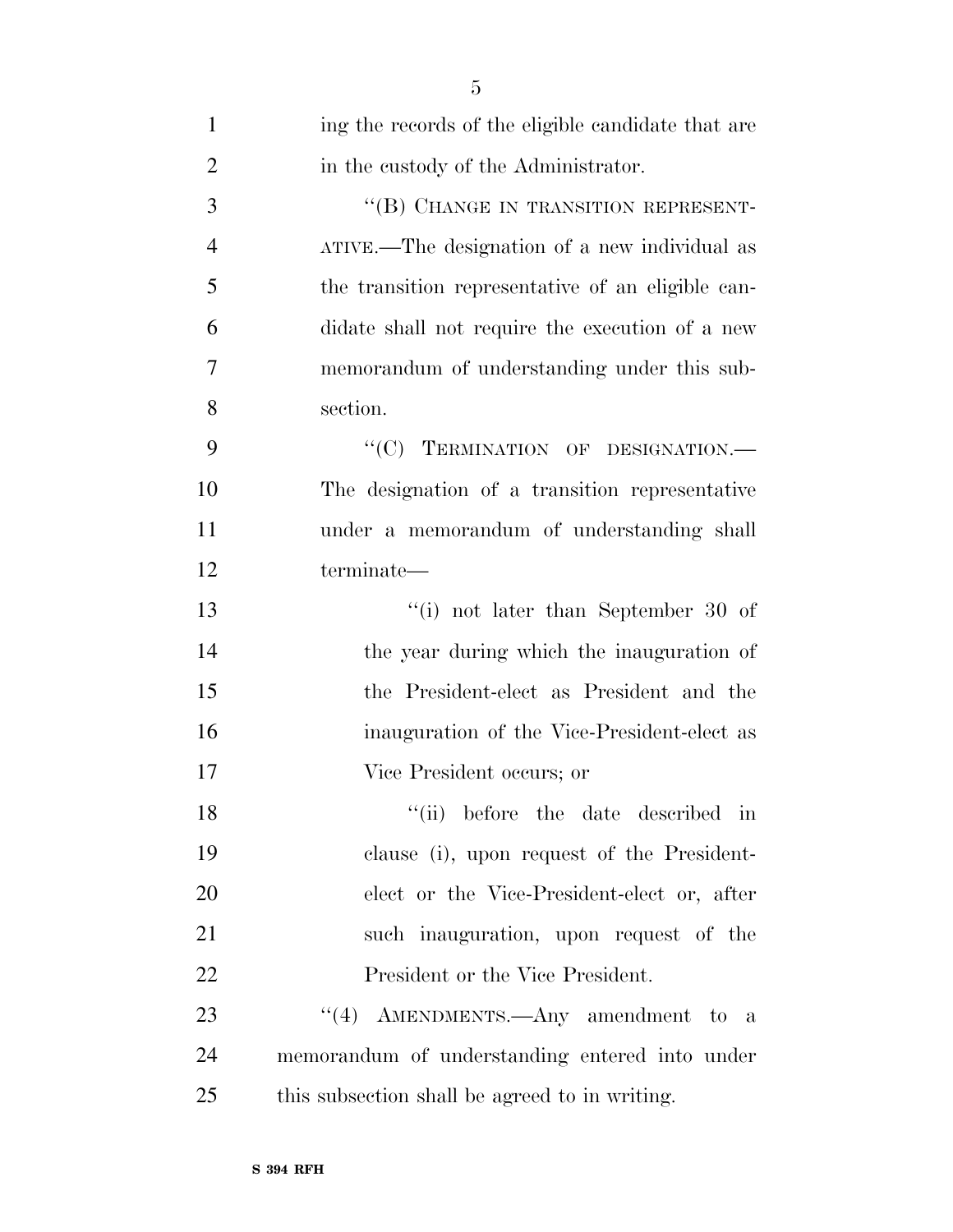| $\mathbf{1}$   | "(5) PRIOR NOTIFICATION OF DEVIATION.-                 |
|----------------|--------------------------------------------------------|
| 2              | Each party to a memorandum of understanding en-        |
| 3              | tered into under this subsection shall provide written |
| $\overline{4}$ | notice, except to the extent prohibited under another  |
| 5              | provision of law, not later than 3 days before taking  |
| 6              | any action that deviates from the terms and condi-     |
| 7              | tions agreed to in the memorandum of under-            |
| 8              | standing.                                              |
| 9              | $\lq(6)$ DEFINITION.—In this subsection, the term      |
| 10             | 'eligible candidate' has the meaning given that term   |
| 11             | in subsection $(h)(4)$ .".                             |
| 12             | (b) AGENCY TRANSITIONS.—Section 4 of the Presi-        |
| 13             | dential Transition Act of 1963 (3 U.S.C. 102 note) is  |
| 14             | amended—                                               |
| 15             | $(1)$ in subsection $(a)$ —                            |
| 16             | $(A)$ in paragraph $(3)$ , by striking "and" at        |
| 17             | the end;                                               |
| 18             | (B) by redesignating paragraph (4) as                  |
| 19             | paragraph $(5)$ ; and                                  |
| 20             | (C) by inserting after paragraph (3) the               |
| 21             | following:                                             |
| 22             | $\cdot$ (4) the term 'nonpublic information'—          |
| 23             | $\lq\lq$ means information from the Federal            |
| 24             | Government that a member of a transition team          |
| 25             | obtains as part of the employment of the mem-          |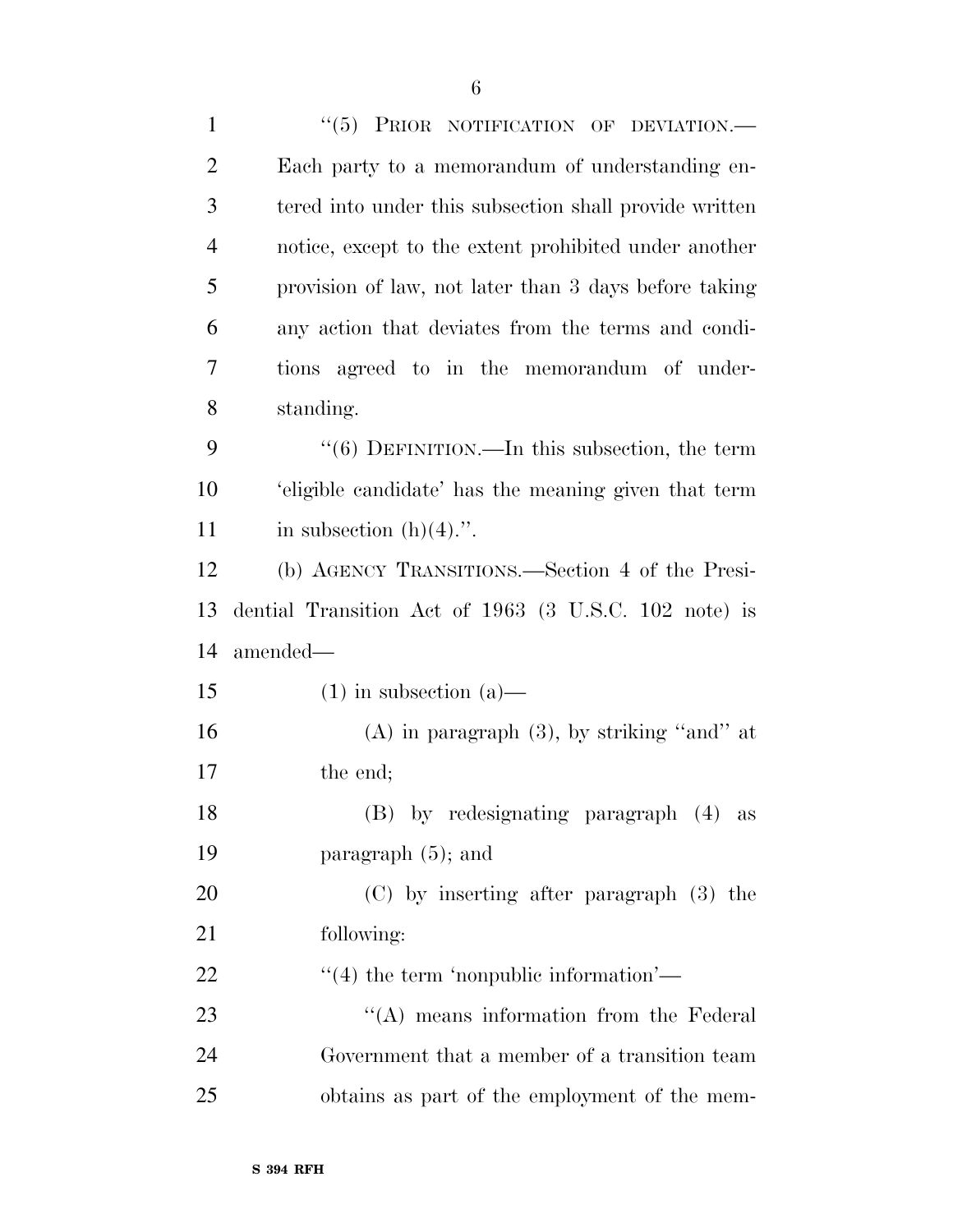| $\mathbf{1}$   | ber that such member knows or reasonably               |
|----------------|--------------------------------------------------------|
| $\overline{2}$ | should know has not been made available to the         |
| 3              | general public; and                                    |
| $\overline{4}$ | $\lq\lq$ includes information that a member            |
| 5              | of the transition team knows or reasonably             |
| 6              | should know—                                           |
| $\overline{7}$ | "(i) is exempt from disclosure under                   |
| 8              | section 552 of title 5, United States Code,            |
| 9              | or otherwise protected from disclosure by              |
| 10             | law; and                                               |
| 11             | "(ii) is not authorized by the appro-                  |
| 12             | priate government agency or officials to be            |
| 13             | released to the public; and";                          |
| 14             | $(2)$ in subparagraphs $(C)$ and $(D)$ of subsection   |
| 15             | $(e)(3)$ , by inserting "serving in a career position" |
| 16             | after "senior representative";                         |
| 17             | $(3)$ by striking subsection $(f)(2)$ and inserting    |
| 18             | the following:                                         |
| 19             | "(2) ACTING OFFICERS.—Not later than Sep-              |
| <b>20</b>      | tember 15 of a year during which a Presidential        |
| 21             | election occurs, and in accordance with subchapter     |
| <u>22</u>      | III of chapter 33 of title 5, United States Code, the  |
| 23             | head of each agency shall ensure that a succession     |
| 24             | plan is in place for each senior noncareer position in |
| 25             | the agency."; and                                      |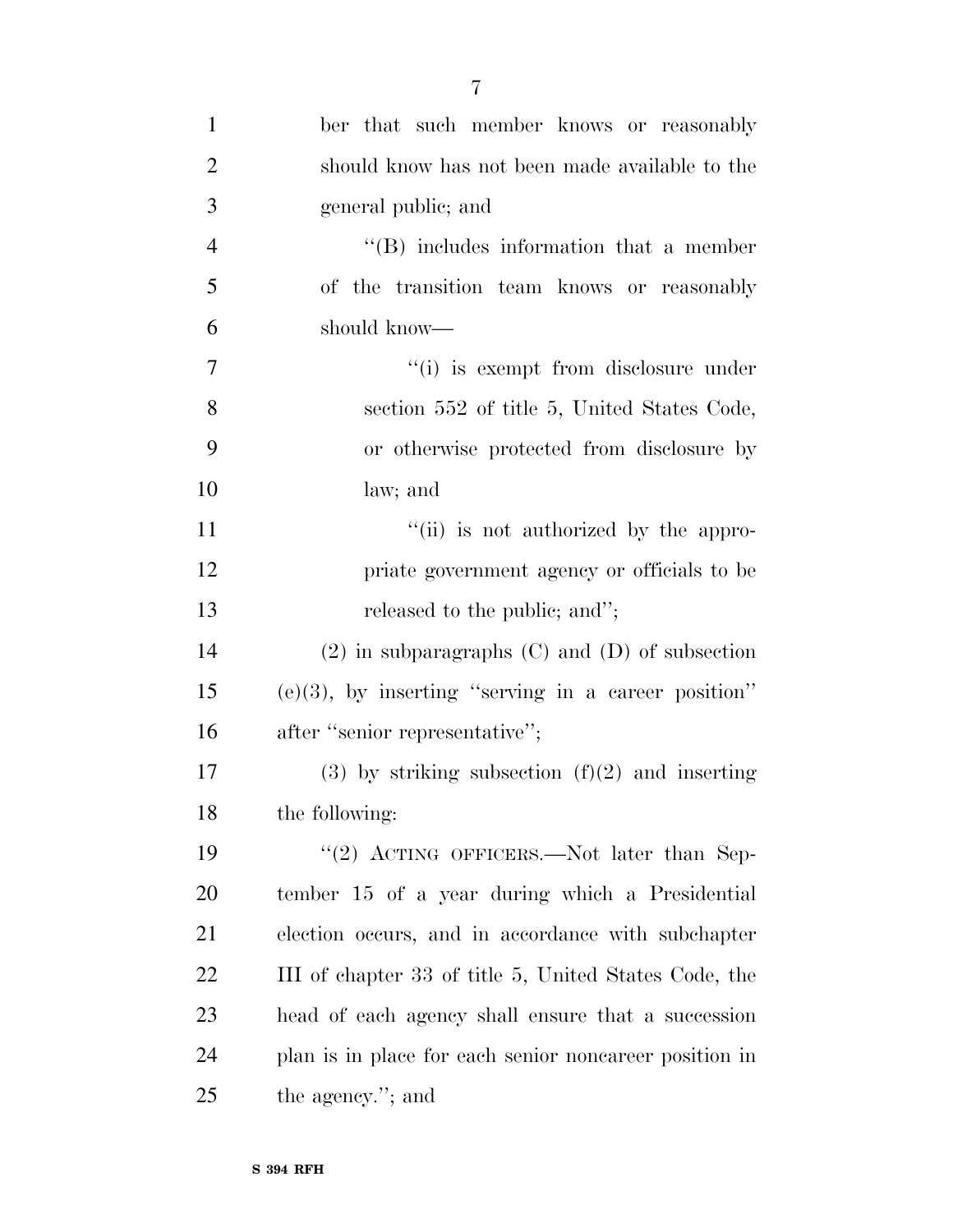| $\mathbf{1}$   | $(4)$ in subsection $(g)$ —                      |
|----------------|--------------------------------------------------|
| $\overline{2}$ | $(A)$ in paragraph $(1)$ , by striking "Novem-   |
| 3              | ber 1" and inserting "October 1"; and            |
| $\overline{4}$ | (B) by adding at the end the following:          |
| 5              | $\lq(3)$ ETHICS PLAN.—                           |
| 6              | "(A) IN GENERAL.—Each memorandum of              |
| 7              | understanding under paragraph (1) shall in-      |
| 8              | clude an agreement that the eligible candidate   |
| 9              | will implement and enforce an ethics plan to     |
| 10             | guide the conduct of the transition beginning on |
| 11             | the date on which the eligible candidate be-     |
| 12             | comes the President-elect.                       |
| 13             | "(B) CONTENTS.—The ethics plan shall             |
| 14             | include, at a minimum—                           |
| 15             | "(i) a description of the ethics re-             |
| 16             | quirements that will apply to all members        |
| 17             | of the transition team, including any spe-       |
| 18             | cific requirement for transition team mem-       |
| 19             | bers who will have access to nonpublic or        |
| 20             | classified information;                          |
| 21             | "(ii) a description of how the transi-           |
| 22             | tion team will—                                  |
| 23             | $\lq\lq$ (I) address the role on the tran-       |
| 24             | sition team of-                                  |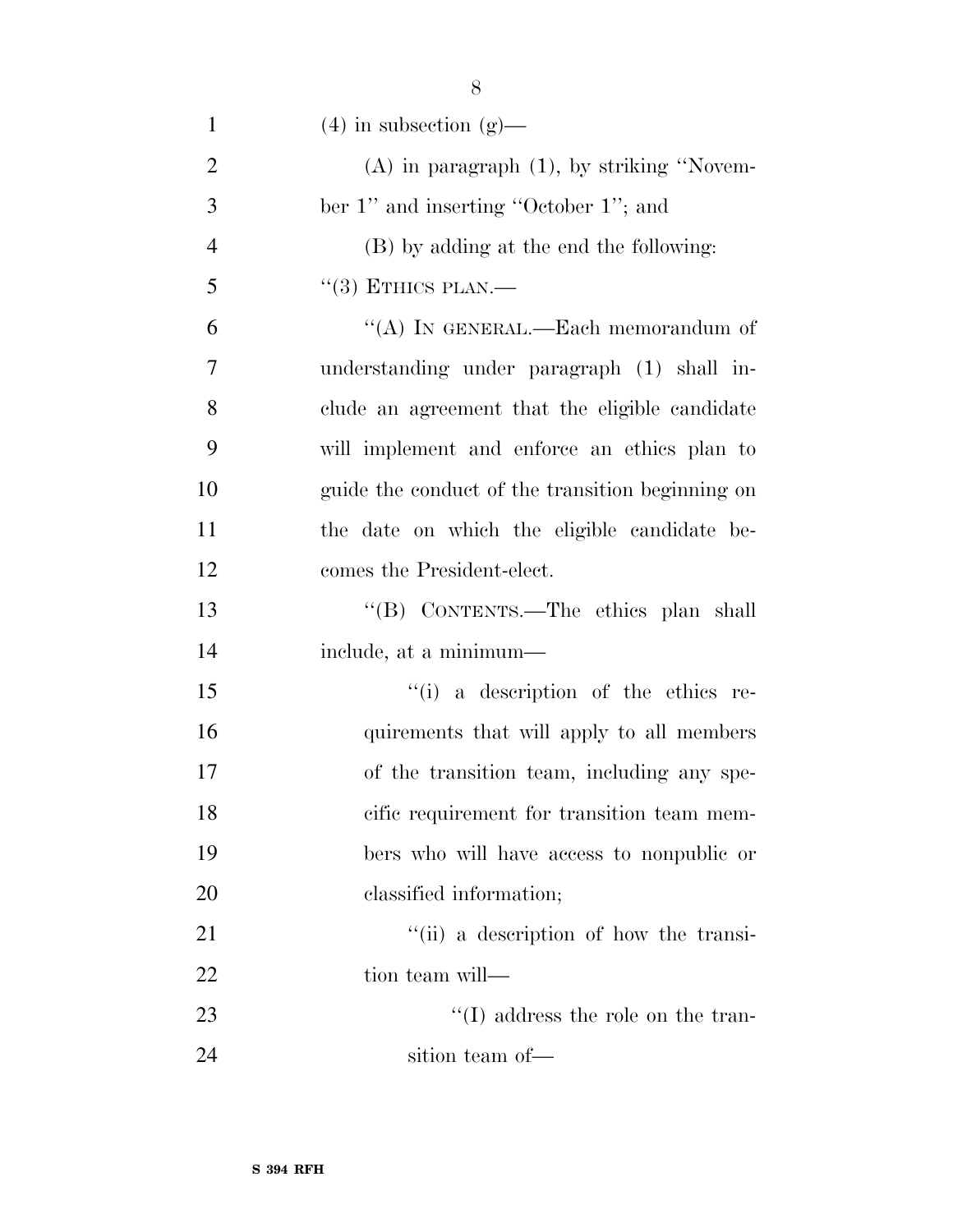| "(aa) lobbyists registered<br>$\mathbf{1}$       |
|--------------------------------------------------|
| $\overline{2}$<br>under the Lobbying Disclosure  |
| $\overline{3}$<br>Act of 1995 (2 U.S.C. 1601 et  |
| $\overline{4}$<br>seq.) and individuals who were |
| 5<br>former lobbyists registered under           |
| 6<br>that Act; and                               |
| $\boldsymbol{7}$<br>"(bb) persons registered     |
| 8<br>under the Foreign Agents Reg-               |
| 9<br>istration Act of 1938 (22 U.S.C.            |
| 10<br>611 et seq.), foreign nationals,           |
| 11<br>and other foreign agents;                  |
| 12<br>"(II) prohibit a transition team           |
| 13<br>member with conflicts of interest simi-    |
| 14<br>lar to those applicable to Federal em-     |
| ployees under section $2635.402(a)$<br>15        |
| 16<br>and section $2635.502(a)$ of title 5,      |
| 17<br>Code of Federal Regulations, related       |
| 18<br>to current or former employment, af-       |
| 19<br>filiations, clients, or investments, from  |
| 20<br>working on particular matters involv-      |
| 21<br>ing specific parties that affect the in-   |
| 22<br>terests of such member; and                |
| "(III) address how the covered<br>23             |
| 24<br>eligible candidate will address his or     |
| 25<br>her own conflicts of interest during a     |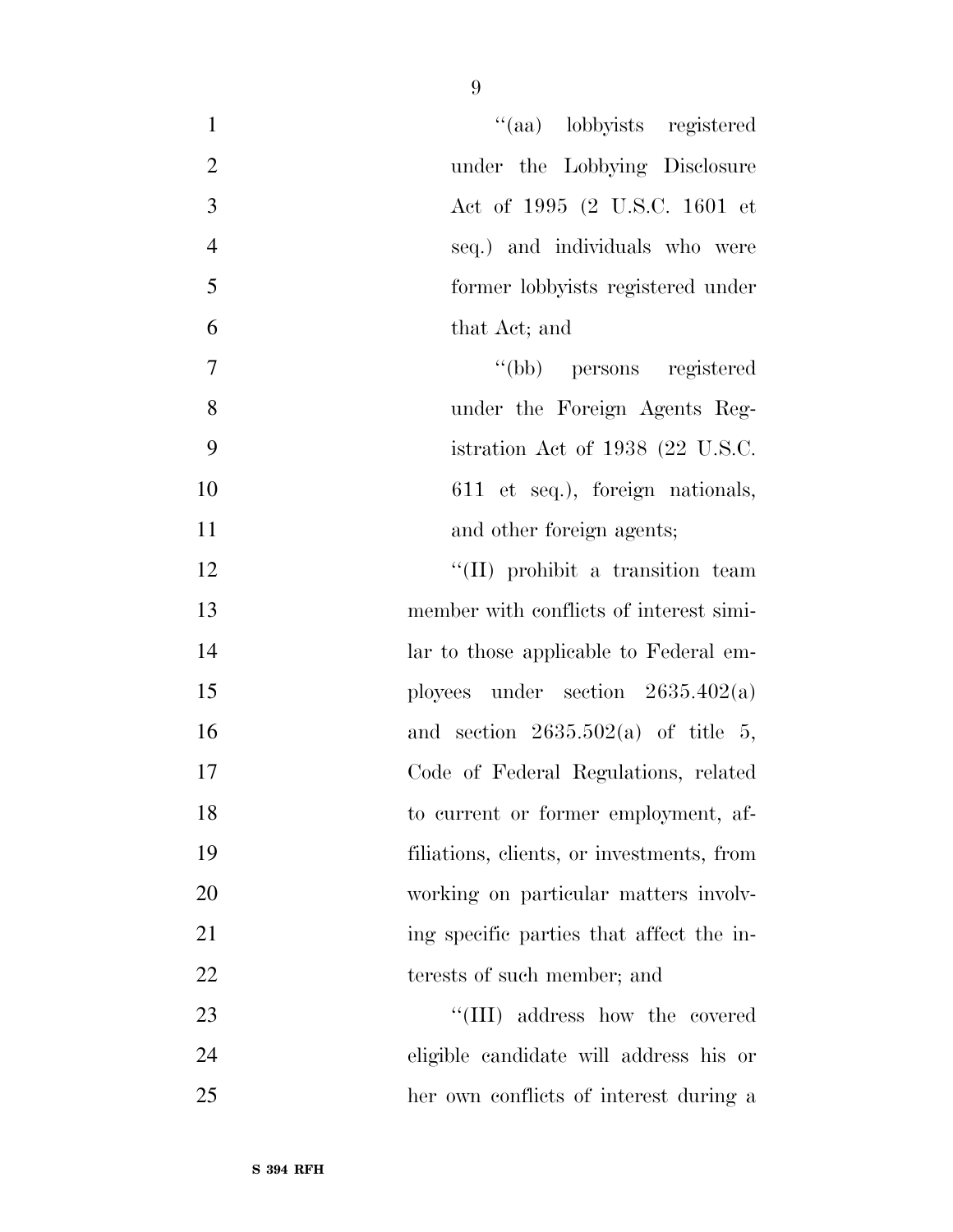| $\mathbf{1}$   | Presidential term if the covered eligi-    |
|----------------|--------------------------------------------|
| $\overline{2}$ | ble candidate becomes the President-       |
| 3              | elect;                                     |
| $\overline{4}$ | "(iii) a Code of Ethical Conduct,          |
| 5              | which each member of the transition team   |
| 6              | will sign and be subject to, that reflects |
| $\overline{7}$ | the content of the ethics plans under this |
| 8              | paragraph and at a minimum requires        |
| 9              | transition team members to-                |
| 10             | $\lq\lq$ (I) seek authorization from       |
| 11             | transition team leaders or their des-      |
| 12             | ignees before seeking, on behalf of the    |
| 13             | transition, access to any nonpublic in-    |
| 14             | formation;                                 |
| 15             | $\lq\lq$ (II) keep confidential any non-   |
| 16             | public information provided in the         |
| 17             | course of the duties of the member         |
| 18             | with the transition and exclusively use    |
| 19             | such information for the purposes of       |
| 20             | the transition; and                        |
| 21             | "(III) not use any nonpublic in-           |
| 22             | formation provided in the course of        |
| 23             | transition duties, in any manner, for      |
| 24             | personal or private gain for the mem-      |